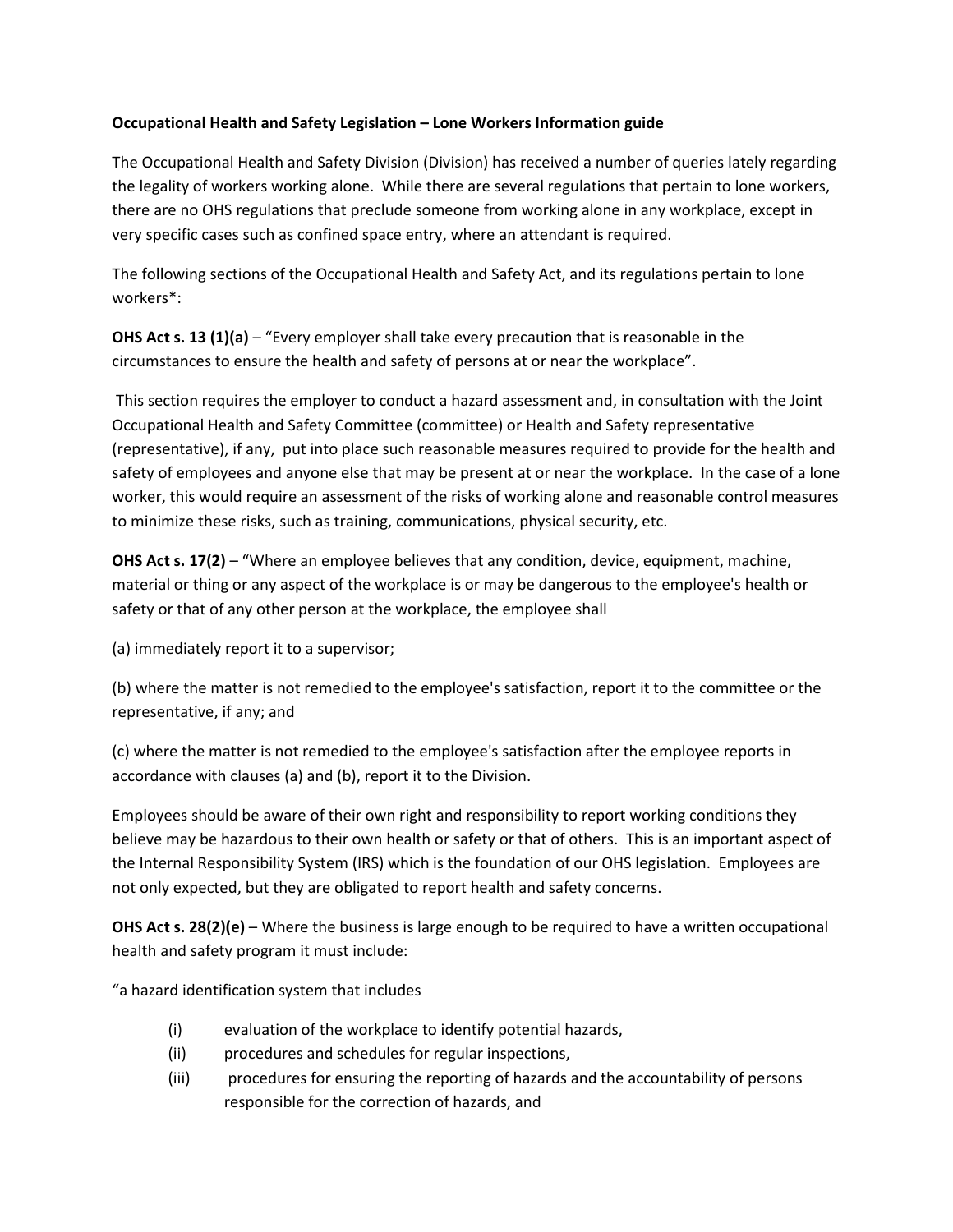(iv) identification of the circumstances where hazards must be reported by the employer to the committee or representative, if any, and the procedures for doing so;

This requires that, for workplaces large enough to require a program, it must include a hazard identification system to evaluate potential hazards, procedures for reporting them and accountability for correcting them, a system of monitoring for hazards, etc. This may be a method by which it could be pointed out to employers, who may not perceive working alone as a hazardous situation, that they should use their program procedures to address this specific concern.

**Violence in the Workplace Regulations s. 5 (1)** – "An employer must conduct a violence risk assessment for each of their workplaces in accordance with this Section to determine if there is a risk of violence in the workplace and prepare a written report concerning the violence risk assessment detailing the extent and nature of any risk identified by the assessment.

**s. 7 (1)** – "An employer must establish and implement a workplace violence prevention plan for each workplace for which a significant risk of violence is identified through a violence risk assessment or that an officer orders a plan for."

The Violence in the Workplace Regulations only apply to certain types of business and the full regulation must be consulted to determine applicability and required action. In general, those businesses that deal with clientele, such as retail stores, health care facilities, educational facilities, police and correctional services, financial services, transportation services, etc. are required to conduct a violence risk assessment and establish/implement a plan to prevent the incidence of violence.

The full regulation should be consulted to determine if it applies to the workplace in question. While this regulation does not apply only to lone workers, it may be a consideration in some circumstances.

**First Aid Regulations s. 5 (1)** – "Where a full time employee is employed in any type of employment that regularly requires the employee to work where there is no one available who could administer first aid or summon assistance within a reasonable length of time, the employee shall hold a valid emergency first aid certificate."

This requirement ensures that consideration for first aid response is made for either the employee or a person at the workplace where an employee regularly works alone. While it applies only to "full time" employees, which is defined in the regulation as someone who works 30 hours per week, averaged over a 4 week period, it would be prudent for an employer to consider this as a requirement for any lone worker. The alternative is to ensure that there is a method of "summoning assistance within a reasonable length of time".

**First Aid Regulations s. 18 (1)** – "Where a worksite or worksites are in a remote location or locations, the employer, or where the worksite or worksites are part of a project, the constructor, shall maintain a written first aid remote location plan".

The full regulation should be consulted if there is a situation where this section may apply. While this regulation does not apply only to lone workers, it may be a consideration in some circumstances.